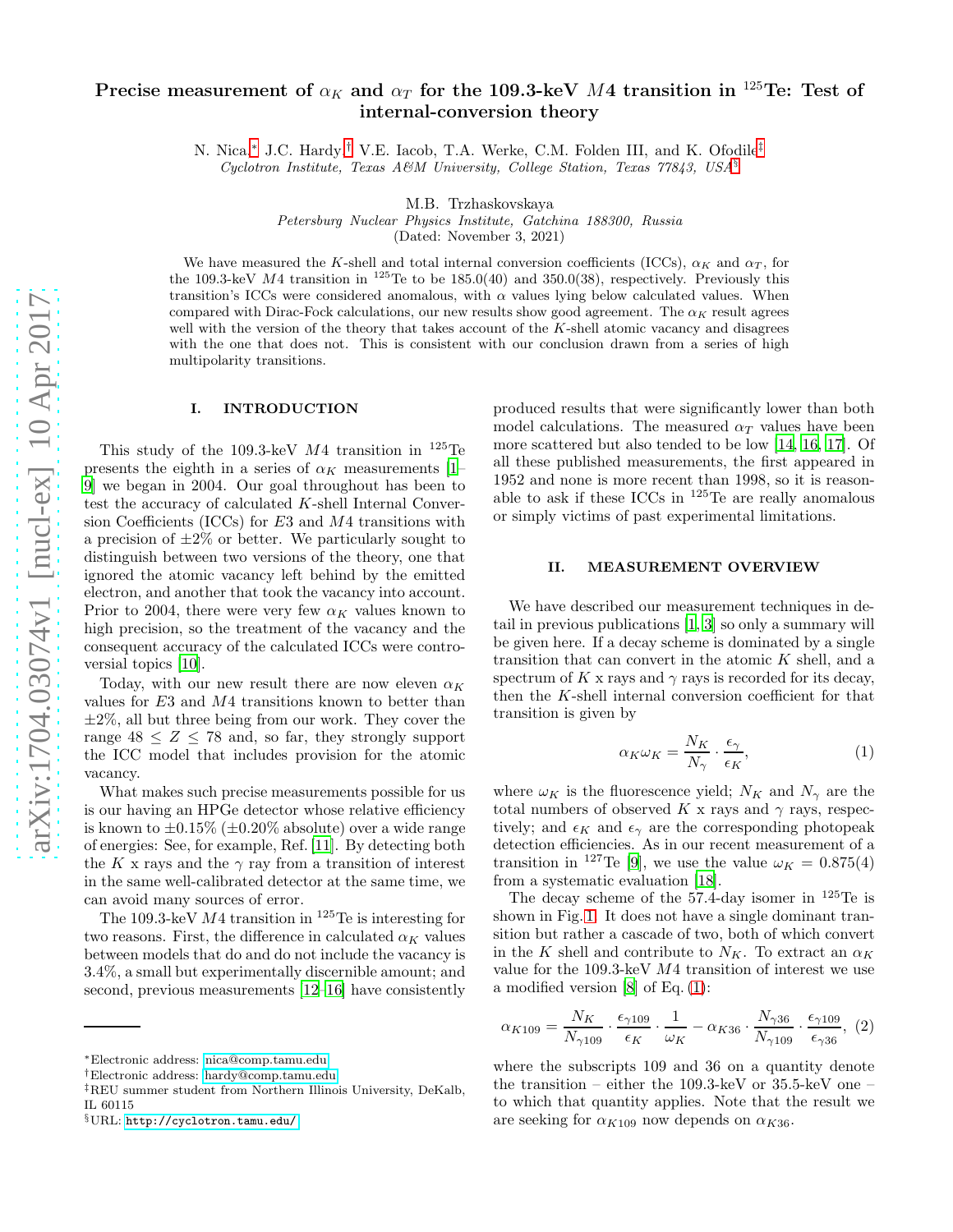To make the evaluation of uncertainties more transparent, it is convenient to recast this equation in the following form:

<span id="page-1-3"></span>
$$
\alpha_{K109} = \frac{1}{N_{\gamma 109}} \cdot \frac{\epsilon_{\gamma 109}}{\epsilon_K} \cdot \frac{1}{\omega_K} \cdot N_{K109},\tag{3}
$$

where

<span id="page-1-2"></span>
$$
N_{K109} = N_K - N_{K36},\tag{4}
$$

and

<span id="page-1-1"></span>
$$
N_{K36} = \alpha_{K36} \cdot N_{\gamma 36} \cdot \frac{\epsilon_K}{\epsilon_{\gamma 36}} \cdot \omega_K. \tag{5}
$$

Here  $N_{K36}$  and  $N_{K109}$  represent the contributions to the total K x-rays,  $N_K$ , due to the 35.5- and 109.3-keV transitions, respectively. In this particular case, both contributions are similar in magnitude, so the precision achievable for  $\alpha_{K109}$  suffers as a result.

There is an advantage to having a cascade though: It allows the determination of  $\alpha_{T109}$  via the equation,

<span id="page-1-4"></span>
$$
(1 + \alpha_{T109}) \cdot \frac{N_{\gamma 109}}{\epsilon_{\gamma 109}} = (1 + \alpha_{T36}) \cdot \frac{N_{\gamma 36}}{\epsilon_{\gamma 36}}.
$$
 (6)

Since both  $\alpha_T$  values are much greater than 1, the result extracted for  $\alpha_{T109}$  depends directly on the value assumed for  $\alpha_{T36}$ .

In our experiment, the HPGe detector we used to observe both  $\gamma$  rays and K x rays has been meticulously calibrated [\[11,](#page-6-3) [19,](#page-6-11) [20\]](#page-6-12) for efficiency to sub-percent precision, originally over an energy range from 50 to 3500 keV but more recently extended [\[6\]](#page-6-13) with  $\pm 1\%$  precision down to 22.6 keV, the average energy of silver  $K \times$  rays. Over this whole energy region, precise measured data were combined with Monte Carlo calculations from the CYLTRAN code [\[21\]](#page-6-14) to yield a very precise and accurate detector efficiency curve. In our present study, the  $\gamma$  ray of interest at 109.3 keV is well within the energy region for which our efficiencies are known to a relative precision of  $\pm 0.15\%$ . The 35.5-keV  $\gamma$  ray and the tellurium  $K \times$  rays, which are between 27 and 32 keV, all lie comfortably within our extended region of calibration, so the detector efficiency for them can be quoted to a precision of  $\pm 1\%$  relative to the 109.3-keV  $\gamma$  ray.

#### III. EXPERIMENT

#### A. Source Preparation

We obtained tellurium metal powder enriched to  $99.93(2)\%$  in <sup>124</sup>Te from Isoflex USA. With it, we prepared a neutron activation target of <sup>124</sup>TeO by the molecular plating technique [\[22,](#page-6-15) [23](#page-6-16)]. The procedure was in principle identical to the one we used to produce a <sup>110</sup>Cd target for a previous measurement in this series [\[8](#page-6-10)]. A sample of  $3.00(2)$  mg of the <sup>124</sup>Te metal powder was dissolved in 200  $\mu$ L of 2 M HNO<sub>3</sub> to convert the metal



<span id="page-1-0"></span>FIG. 1: Decay scheme for the 57-day isomer in  $^{125}$ Te, illustrating the channels important to this measurement. The data are taken from Ref. [\[25\]](#page-6-17).

to its nitrate form. The solution was then evaporated to dryness under a stream of Ar gas. Finally, the sample was reconstituted with 10  $\mu$ L of 0.1 M HNO<sub>3</sub> and ∼12 mL of pure, anhydrous isopropanol. This solution was transferred to an electrodeposition cell [\[24\]](#page-6-18), and the <sup>124</sup>Te(NO<sub>3</sub>)<sub>4</sub> was electroplated onto a 10  $\mu$ m-thick 99.999%-pure Al backing (purchased from Goodfellow USA) by application of  $+700$  V to the Pt anode in the cell. The deposition time was approximately 30 minutes. After deposition, the target was baked at 200◦C under atmospheric conditions for 30 min to ensure the chemical conversion of the thermally unstable  $^{124}Te(NO_3)_4$  into <sup>124</sup>TeO<sub>2</sub>. The resulting average thickness of the <sup>124</sup>TeO<sub>2</sub> layer was determined to be  $308(9) \mu g/cm^2$  as measured by mass.

We used identically made  $n^{\text{at}}\text{TeO}_2$  targets to characterize the product instead of  $^{124}$ TeO<sub>2</sub> because the analysis techniques led to destruction of the targets. Scanning electron microscopy determined that the  $TeO<sub>2</sub>$  was mostly uniform, and energy-dispersive X-ray spectrometry (EDS) verified the elemental composition by an unambiguous identification of Te and O in the sample. Unfortunately, the 1:2 stoichiometric ratio of Te:O could not be confirmed by the EDS, likely due either to the presence of  $\text{Al}_2\text{O}_3$  from the backing or to oxygen-containing compounds present in the carbon-based tape that was used to secure the sample for analysis. However, the well-known chemistry of Te and the proper visual appearance of the target as a thin layer of a white solid gave us confidence that the target layer was primarily composed of  $TeO<sub>2</sub>$ .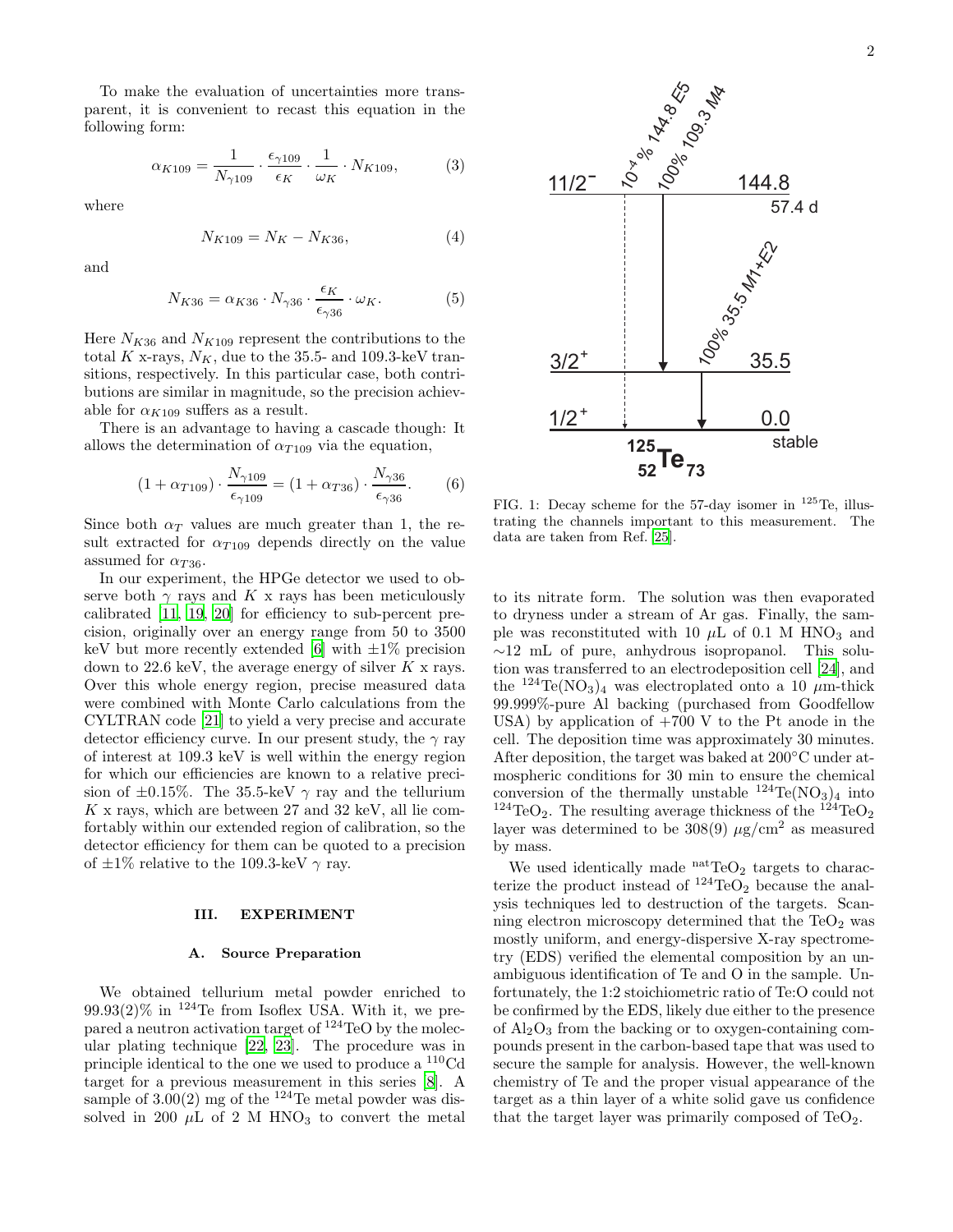**10<sup>2</sup> 10<sup>3</sup> 10<sup>4</sup> 10<sup>5</sup> 10<sup>6</sup> 10<sup>7</sup> 10<sup>8</sup> 50 100 150 200 250 300 350 400 450 500** TeK aTeKb 125mTe 55.5<br>35.16 Ge esc TeKx sum peaks 131<br>191 160Tb 109.3<sup>125m</sup>Te<br>1<sup>77</sup>Lu 123mTe  $177$ 131I 160Tb 192Ir 51Cr  $\frac{1}{31}$ 198Au <u>ର</u>  $Energy (keV)$ Counts

<span id="page-2-0"></span>FIG. 2: Portion of the background-subtracted x- and  $\gamma$ -ray energy spectrum recorded over a period of 4.7 days, three weeks after activation of enriched <sup>124</sup>Te. Peaks are labeled by their  $\beta$ -decay parent. The cluster of "sum peaks" around 60 keV arise from summing of K x rays and  $\gamma$  rays from the 35.5-keV transition with K x rays from the 109-keV transition. The labeled Ge escape peaks are associated with this cluster.

The electroplated sample was activated for a total of 24 hours in a neutron flux of  $\sim 7.5 \times 10^{12} n/(\text{cm}^2 \text{ s})$  at the 1-MW TRIGA reactor in the Texas A&M Nuclear Science Center. After removal from the reactor, the sample was stored for 3 weeks and then conveyed to our measurement location. At that time, the activity from  $125m$ Te was determined to be ∼60 kBq.

#### B. Radioactive decay measurements

We acquired spectra with our precisely calibrated HPGe detector and with the same electronics used in its calibration [\[11](#page-6-3)]. Our analog-to-digital converter was an Ortec TRUMP<sup>TM</sup>-8k/2k card controlled by  $MAESTRO^{TM}$  software. We acquired 8k-channel spectra at a source-to-detector distance of 151 mm, the distance at which our calibration is well established. Each spectrum covered the energy interval 10-2000 keV with a dispersion of about 0.25 keV/channel.

After energy-calibrating our system with a  $^{152}$ Eu source, we recorded sequential ∼12-hour decay spectra from the tellurium sample for a total of 112 hours. Then, for the following 167 hours we recorded sequential roombackground spectra.

## IV. ANALYSIS

## <span id="page-2-2"></span>A. Peak fitting

We summed the spectra recorded from the tellurium sample, and summed the background spectra. The latter sum was then normalized to the same live time as the former and was subtracted from it. A portion of the background-subtracted spectrum recorded from the tellurium source is presented in Fig. [2:](#page-2-0) It includes the xand  $\gamma$ -ray peaks of interest from the decay of  $125m$ Te, as well as a number of peaks from contaminant activities.

In our analysis of the data, we followed the same methodology as we did with previous source measurements [\[1](#page-6-0)[–9\]](#page-6-1). We first extracted areas, for essentially all the x- and  $\gamma$ -ray peaks in the background-subtracted spectrum. Our procedure was to determine the areas with GF3, the least-squares peak-fitting program in the RADWARE series [\[26](#page-6-19)]. In doing so, we used the same fitting procedures as were used in the original detectorefficiency calibration [\[11,](#page-6-3) [19,](#page-6-11) [20\]](#page-6-12).

### <span id="page-2-3"></span>B. Impurities

Once the areas (and energies) of peaks had been established, we could identify all impurities in the  $125m$ Te spectrum and carefully check to see if any were known to produce x or  $\gamma$  rays that might interfere with the tellurium K x rays or either of the two  $\gamma$ -ray peaks of in-

<span id="page-2-1"></span>TABLE I: The contributions of identified impurities to the energy region of the tellurium  $K$  x-ray peaks. Contributions from two other impurities  $-110m$  Ag and  $124$ Sb – were observed at the parts-per-billion level.

| Source           | Contaminant        | Contaminant<br>contribution $(\%)$ |
|------------------|--------------------|------------------------------------|
| $^{121}$ Te      | Sb $K \times$ rays | 0.00204(10)                        |
| $123m$ Te        | Te $K$ x rays      | 0.0249(6)                          |
| 131 <sub>T</sub> | Xe K x rays        | 0.00330(8)                         |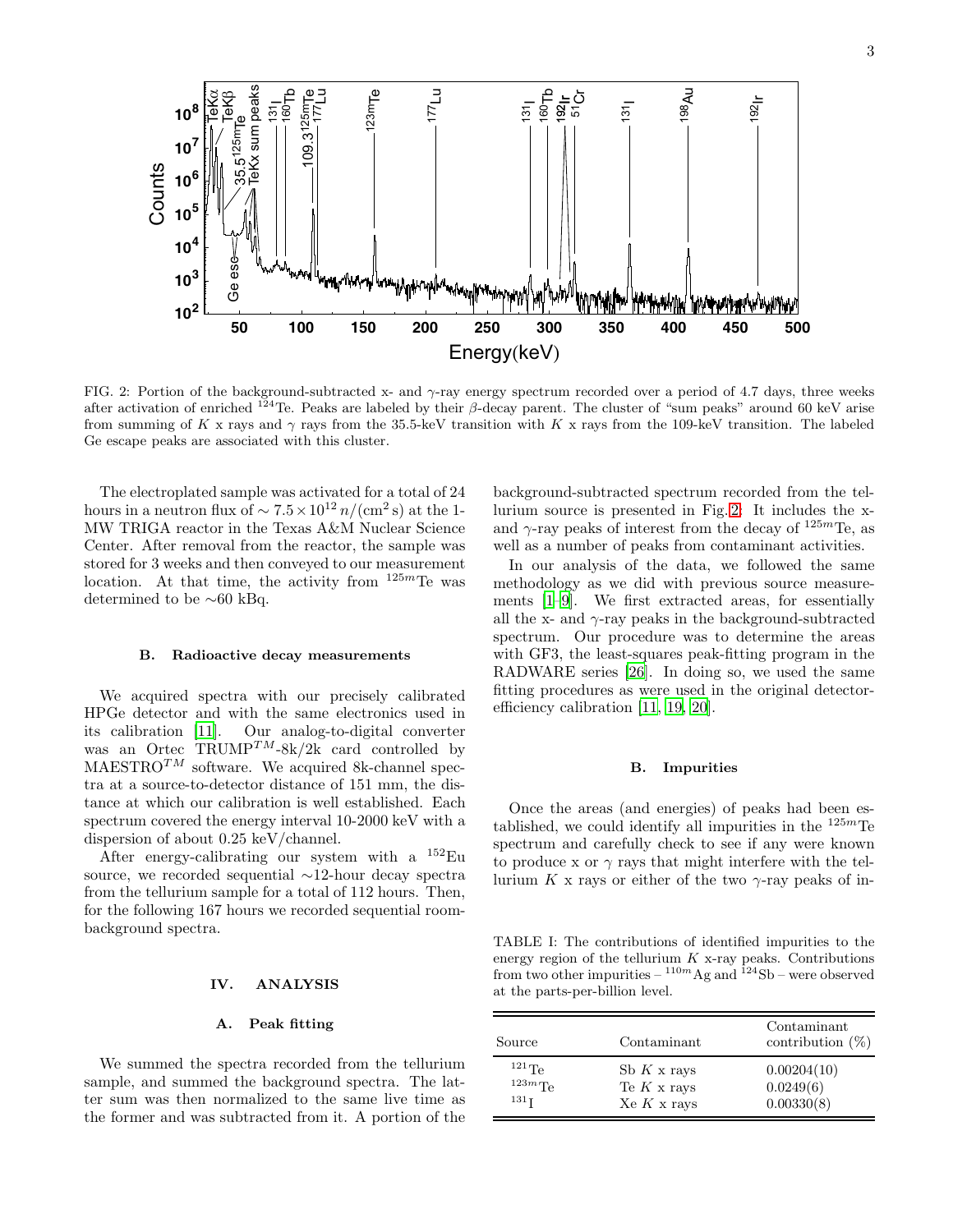terest, at 35.5 and 109.3 keV. As is evident from Fig. [2,](#page-2-0) even the weakest peaks were identified. In all, we found 3 weak activities that make a very minor contribution to the tellurium x-ray region; these are listed in Table [I,](#page-2-1) where the contributions are given as percentages of the total tellurium x rays recorded. No impurities interfere in any way with either of the  $\gamma$ -ray peaks.

Figure [3](#page-3-0) shows expanded versions of the two energy regions of interest for this measurement: one encompassing the tellurium K x rays together with the 35.5-keV  $\gamma$ ray; and the other, the  $\gamma$  ray at 109.3 keV. In all cases, the peaks lie cleanly on a flat background. The count totals for the combined  $K$  x-ray peaks and for the two  $\gamma$ -ray peaks at 35.5 and 109.3 keV all appear in Table [II.](#page-4-0) The impurity total for the combined x-ray peaks appears immediately below their count total; it corresponds to the percentage breakdowns given in Table [I.](#page-2-1)

#### <span id="page-3-1"></span>C. Contamination from the 35.5-keV peak

The detector response to 35.5-keV photons adds a significant number of counts to the energy region around the K x-rays. We have previously studied and discussed at length [\[3](#page-6-8)] the scattering tail that extends for over 4 keV towards lower energy from a photon peak at this energy in our detector. At our resolution, this tail extends well into the region we integrate to determine the total number of x-ray counts. Furthermore, each peak in this energy region is accompanied by two escape peaks arising from the escape of germanium x rays from the detector;



<span id="page-3-0"></span>FIG. 3: Spectra for the two energy regions of interest in this measurement, the one on the left including the tellurium  $K$ x rays and the one on the right, the  $\gamma$ -ray peak at 109.3 keV. These correspond to the full spectrum presented in Fig. [2](#page-2-0)

these too lie squarely within the x-ray region. Based on our earlier scattering studies [\[3](#page-6-8)] and on the measured escape-peak ratios for our detector [\[11\]](#page-6-3), we determine the total contamination of the x-ray region from the 35.5-keV peak to be  $8.0(13)\%$  of the total 35.5-keV peak intensity. The corresponding number of counts appears in the first block of Table [II.](#page-4-0)

#### D. Efficiency ratios

In what follows we do not analyze separately the  $K_{\alpha}$ and  $K_{\beta}$  x rays. Scattering effects are quite pronounced at these energies and they are difficult to account for with an HPGe detector when peaks are close together, so we have chosen as before to use only the sum of the  $K_{\alpha}$  and  $K_{\beta}$  x-ray peaks. For calibration purposes, we consider the sum to be located at the intensity-weighted average energy of the component  $\text{peaks}^1$ —28.03 keV for tellurium.

In order to determine  $\alpha_K$  for the 109.3-keV M4 transition in <sup>125</sup>Te, we require the efficiency ratio,  $\epsilon_{\gamma 109}/\epsilon_K$ , which appears in Eq. [\(2\)](#page-0-5). Following the same procedure as the one we used in analyzing the decay of  $119m\text{Sn}$  [\[6\]](#page-6-13), we employ as low-energy calibration the well-known decay of <sup>109</sup>Cd, which emits 88.0-keV  $\gamma$  rays and silver K x rays at a weighted average energy of 22.57 keV. Both are relatively close in energy to the respective  $\gamma$  and x rays observed in the current measurement.

In our past publications we separately accounted for detector efficiency and attenuation in the source, applying the latter only at the final derivation of the ICC. In the <sup>125</sup>Te case, the important contribution of the 35.5 keV  $\gamma$  ray makes it necessary for us to incorporate the source attenuation into all the efficiencies. Thus, all calculated efficiencies,  $\epsilon$ , in what follows combine the CYL-TRAN computed result [\[11\]](#page-6-3) with the source attenuation obtained from standard tables of attenuation coefficients [\[28\]](#page-6-20).

If we now designate the efficiencies (including source attenuation) for the  $K \times$  rays of tellurium and iodine by  $\epsilon_{K28}$  and  $\epsilon_{K23}$ , respectively, we can obtain the required ratio,  $\epsilon_{\gamma 109}/\epsilon_{K28}$  from the following relation:

<span id="page-3-2"></span>
$$
\frac{\epsilon_{\gamma 109}}{\epsilon_{K28}} = \frac{\epsilon_{\gamma 88}}{\epsilon_{K23}} \cdot \frac{\epsilon_{K23}}{\epsilon_{K28}} \cdot \frac{\epsilon_{\gamma 109}}{\epsilon_{\gamma 88}}.\tag{7}
$$

We take the <sup>109</sup>Cd ratio  $\epsilon_{\gamma 88}/\epsilon_{K23}$  from our previously reported measurement [\[6\]](#page-6-13). The ratio  $\epsilon_{\gamma 109}/\epsilon_{\gamma 88}$  is close to unity and determined with high precision from our known detector efficiency curve calculated with the CYLTRAN code [\[11](#page-6-3)], while  $\epsilon_{K23}/\epsilon_{K28}$  comes from a CYLTRAN calculation as well but in an energy region with higher relative uncertainty. Nevertheless, the energy span is not

<sup>1</sup> To establish the weighting, we used the intensities of the individual x-ray components from Table 7a in Ref. [\[27\]](#page-6-21).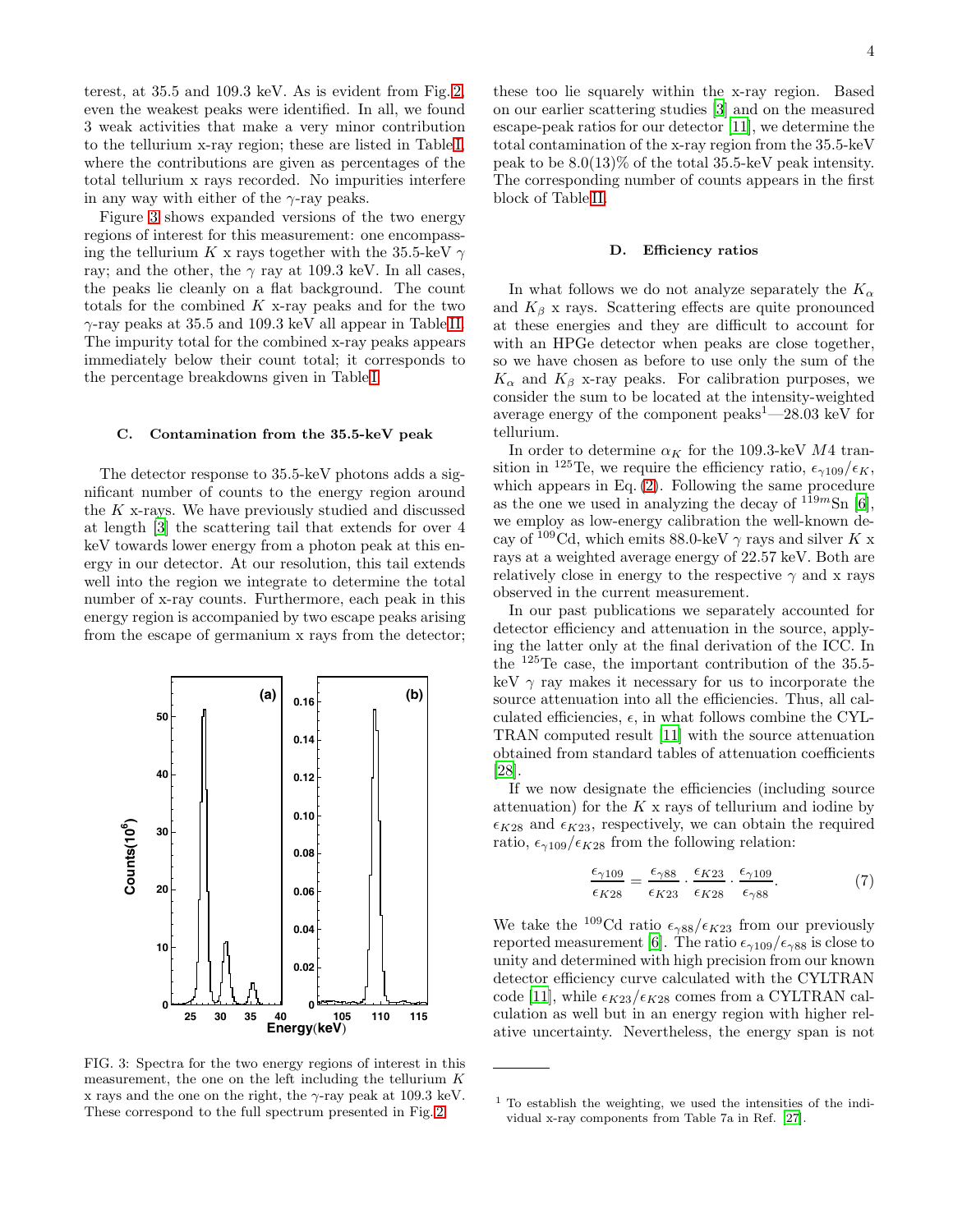<span id="page-4-0"></span>TABLE II: Corrections to the <sup>125</sup>Te K x rays as well as the 35.5- and 109.3-keV  $\gamma$  rays. Also included is additional information required to extract a value for  $\alpha_K$ .

| Quantity                                          | Value                    | Source            |  |  |  |
|---------------------------------------------------|--------------------------|-------------------|--|--|--|
| Te $(K_{\alpha}+K_{\beta})$ x rays                |                          |                   |  |  |  |
| Total counts                                      | $2.9136(27) \times 10^8$ | Sec. IVA          |  |  |  |
| Impurities                                        | $-8.81(18)\times10^4$    | Sec. IVB          |  |  |  |
| 35.5-keV peak contamination $-1.42(22)\times10^6$ |                          | Sec. IV C         |  |  |  |
| Net corrected counts, $N_K$                       | $2.8985(35)\times10^8$   |                   |  |  |  |
| Efficiency ratios (including source attenuation)  |                          |                   |  |  |  |
| a. $\epsilon_{\gamma 88}/\epsilon_{K23}$          | 1.069(8)                 | $\lceil 6 \rceil$ |  |  |  |
| $\epsilon_{K23}/\epsilon_{K28}$                   | 0.926(5)                 | [11, 28]          |  |  |  |
| $\epsilon_{\gamma109}/\epsilon_{\gamma88}$        | 0.9695(15)               | [11, 28]          |  |  |  |
| $\epsilon_{\gamma 109}/\epsilon_{K28}$            | 0.960(9)                 |                   |  |  |  |
| b. $\epsilon_{\gamma 88}/\epsilon_{\gamma 36}$    | 1.002(5)                 | [11, 28]          |  |  |  |
| $\epsilon_{K28}/\epsilon_{\gamma36}$              | 1.012(10)                |                   |  |  |  |
| 35.5-keV $\gamma$ ray                             |                          |                   |  |  |  |
| Total counts, $N_{\gamma 36}$                     | $1.6923(13)\times10^{7}$ | Sec. IV A         |  |  |  |
| Contribution to x ray, $N_{K36}$                  | $1.746(20)\times10^8$    | Eq. (5)           |  |  |  |
| 109.3-keV $\gamma$ ray                            |                          |                   |  |  |  |
| Total counts, $N_{\gamma 109}$                    | $6.842(11)\times10^{5}$  | Sec. IVA          |  |  |  |
| Contribution to x ray, $N_{K109}$                 | $1.153(20)\times10^8$    | Eq. (4)           |  |  |  |
| Evaluation of $\alpha_K$                          |                          |                   |  |  |  |
| $N_{K109}/N_{\gamma 109}$                         | 168.6(30)                | This table        |  |  |  |
| Lorentzian correction                             | $+0.12(2)\%$             | Sec. IVE          |  |  |  |
| $\omega_K$                                        | 0.875(4)                 | 18                |  |  |  |
| $\alpha_K$ for 109.3-keV transition               | 185.0(40)                | Eq. (3)           |  |  |  |

large so the uncertainty is only  $\pm 0.5\%$ . The values of all four efficiency ratios from Eq.  $(7)$  appear in part a of the second block of Table [II.](#page-4-0)

In evaluating Eq. [\(5\)](#page-1-1), we also require the efficiency ratio  $\epsilon_{K28}/\epsilon_{\gamma 36}$ , which can be expressed as follows:

$$
\frac{\epsilon_{K28}}{\epsilon_{\gamma 36}} = \frac{\epsilon_{K23}}{\epsilon_{\gamma 88}} \cdot \frac{\epsilon_{K28}}{\epsilon_{K23}} \cdot \frac{\epsilon_{\gamma 88}}{\epsilon_{\gamma 36}}.\tag{8}
$$

Here the first terms on the right are the same as the corresponding terms in Eq. [\(7\)](#page-3-2) except that they are inverted. The third term,  $\epsilon_{\gamma 88}/\epsilon_{\gamma 36}$ , which comes from a CYLTRAN calculation, appears in part b of the second block of Table [II](#page-4-0) together with the result for  $\epsilon_{K28}/\epsilon_{\gamma36}$ .

#### <span id="page-4-1"></span>E. Lorentzian correction

As explained in our previous papers (see, for example, Ref. [\[1](#page-6-0)]) we use a special modification of the GF3 program that allows us to sum the total counts above background within selected energy limits. To account for possible missed counts outside those limits, the program adds an extrapolated Gaussian tail. This extrapolated tail does not do full justice to x-ray peaks, whose Lorentzian shapes reflect the finite widths of the atomic levels responsible for them. To correct for this effect we compute simulated spectra using realistic Voigt functions to generate the x-ray peaks, and we then analyze them with GF3, following exactly the same fitting procedure as is used for the real data, to ascertain how much was missed by this approach. The resultant correction factor appears as a percent in the fifth block of Table [II.](#page-4-0)

# V. RESULTS AND DISCUSSION

With one exception, all the quantities required to evaluate Eqs. [\(3-](#page-1-3)[5\)](#page-1-1) are available in Table [II.](#page-4-0) The exception becomes evident when we seek to use Eq. [\(5\)](#page-1-1) to derive  $N_{K36}$ , the contribution of the 35.5-keV transition to the K x-rays: We need to calculate the K-shell ICC for the 35.5-keV transition,  $\alpha_{K36}$ . This is a mixed M1 and E2 transition with a measured mixing ratio of  $\delta = 0.031(3)$ [\[25\]](#page-6-17). Our ICC calculations are made within the Dirac-Fock framework with the option either to ignore the Kshell vacancy or to include it in the "frozen-orbital" approximation [\[29\]](#page-6-22). Taking the transition energy to be 35.4925(5) keV [\[25](#page-6-17)], we find that the two different calculations yield values of  $\alpha_{K36}$  that differ by less than 1%: 11.61 (no vacancy) and 11.69 (vacancy included). So as not to prejudice our result for the 109.3-keV transition, we adopt the value  $11.65(4)$ , which encompasses both possibilities. Substituting this value into Eq. [\(5\)](#page-1-1) we obtain the  $N_{K36}$  result that appears in the third block of the table.

Next, using the corrected number of counts in the K xray peaks,  $N_K$ , which is given on the last line of the first block in the table, we obtain  $N_{K109}$  from Eq. [\(4\)](#page-1-2); that result is given in the fourth block of Table [II.](#page-4-0) Finally, after applying the Lorentzian correction to  $N_{K109}$  we use Eq. [\(3\)](#page-1-3) to derive the result:

$$
\alpha_{K109} = 185.0(40),\tag{9}
$$

where the uncertainty is dominated by contributions from the efficiency ratios and  $\omega_K$ .

Making use of Eq. [\(6\)](#page-1-4), we can relate the total ICCs for the 35.5- and 109.3-keV transitions with the following relation:

<span id="page-4-2"></span>
$$
\alpha_{T109} = 23.95(25) \left(1 + \alpha_{T36}\right) - 1,\tag{10}
$$

where we have used the ratio  $\epsilon_{\gamma 109}/\epsilon_{\gamma 36} = 0.971(10)$ based on our known detector efficiency response [\[11\]](#page-6-3), and we have included a 0.31% correction to account for real coincidence summing. Since the amount of summing with K x rays is different for the two  $\gamma$  rays, the effect needs to be incorporated into the derivation of  $\alpha_{T109}$ , which involves a  $\gamma$ -ray ratio. The effects cancel out when the ratios are of x rays to  $\gamma$  rays for an individual transition, as in the derivation of  $\alpha_{K109}$ .

To obtain  $\alpha_{T109}$  from Eq. [\(10\)](#page-4-2) we need to calculate a value for the total ICC for the 35.5-keV transition. If the atomic vacancy is ignored, the calculated value of  $\alpha_{T36}$ is 13.61; if the vacancy is included, the value is 13.70.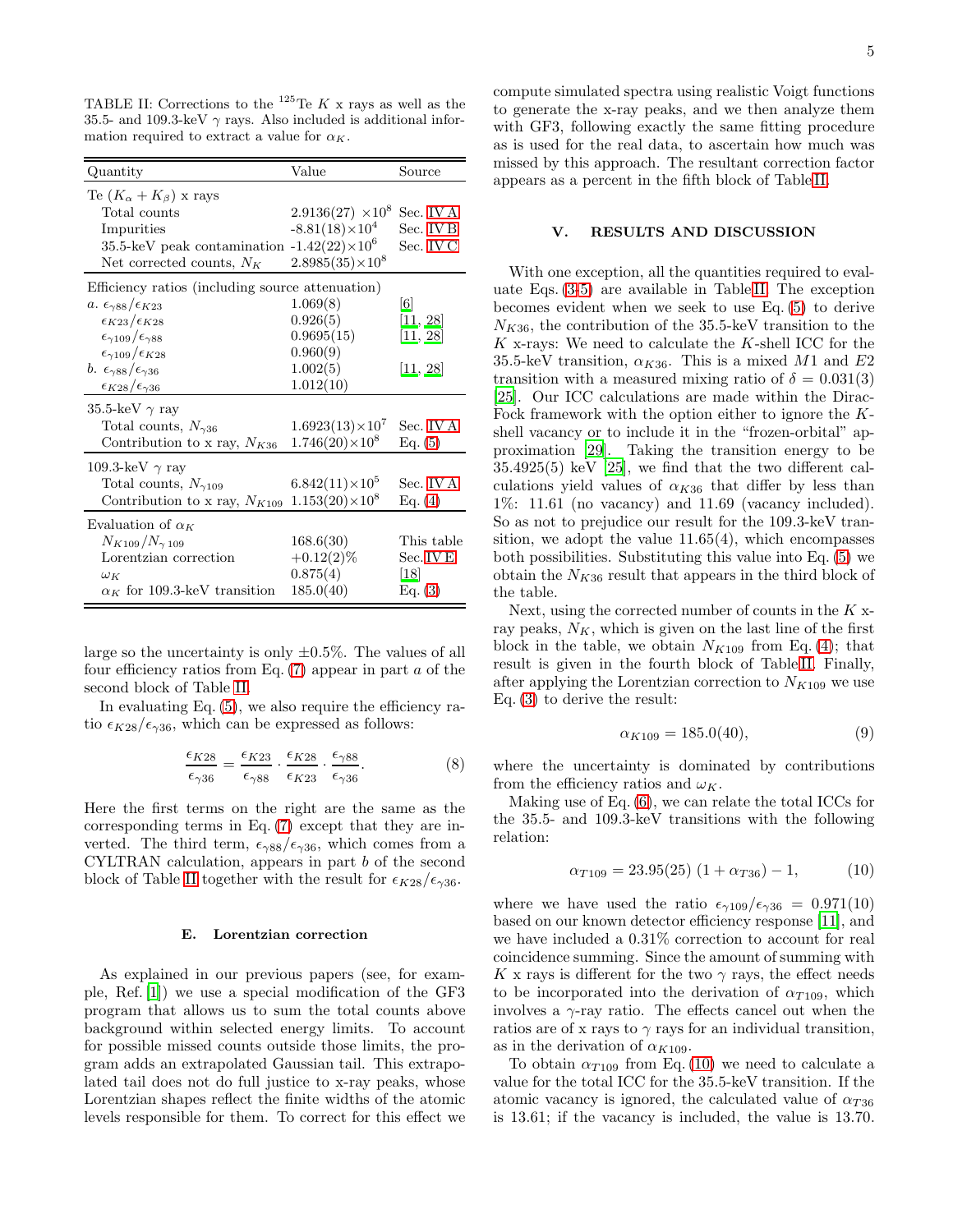<span id="page-5-0"></span>TABLE III: Comparison of the measured  $\alpha_K$  and  $\alpha_T$  values for the 109.276(15)-keV  $M4$  transition from  $125m$ Te with calculated values based on three different theoretical models, one that ignores the  $K$ -shell vacancy and two that deal with it either in the "frozen-orbital" (FO) approximation or the self-consistent field (SCF) approximation (see text). The uncertainties on the calculations reflect the uncertainty in the measured transition energy. Shown also are the percentage deviations,  $\Delta$ , from the experimental value calculated as (experiment-theory)/theory. For a full description of the various models used to determine the conversion coefficients, see Ref. [\[1\]](#page-6-0).

| Model        | $\alpha_K$ | $\Delta(\%)$ | $\alpha_T$ | $\Delta(\%)$ |
|--------------|------------|--------------|------------|--------------|
| Experiment   | 185.0(40)  |              | 350.0(38)  |              |
| Theory:      |            |              |            |              |
| No vacancy   | 179.5(1)   | $+3.0(22)$   | 348.7(3)   | $+0.4(11)$   |
| Vacancy, FO  | 185.2(1)   | $-0.1(22)$   | 355.6(3)   | $-1.6(11)$   |
| Vacancy, SCF | 184.2(1)   | $+0.4(22)$   | 354.2(3)   | $-1.2(11)$   |

Once again we choose the average with an assigned uncertainty that encompasses both values, 13.66(5). Substituting this value into Eq. [\(10\)](#page-4-2), we obtain

$$
\alpha_{T109} = 350.0(38). \tag{11}
$$

Here the uncertainty is overwhelmingly due to the contribution from the efficiency ratio.

Both  $\alpha_{K109}$  and  $\alpha_{T109}$  have been measured a number of times in the past. Previous results for  $\alpha_{K109}$  are  $159(24)$  [\[12\]](#page-6-4),  $151(11)$  [\[13](#page-6-23)],  $169(7)$  [\[14](#page-6-6)] and  $166(9)$  [\[15](#page-6-24),  $16$ ]<sup>2</sup>. The first of these results, published in 1952, is statistically consistent with ours but the three more recent ones, appearing between 1977 and 1998, are lower by two or more of their standard deviations. In the case of  $\alpha_{T109}$ , the previous results are  $357(11)$  [\[17\]](#page-6-7),  $304(17)$  [\[14\]](#page-6-6) and 318(40) [\[16](#page-6-5)]. Once again, the earliest measurement, from 1977, is consistent with our result, as is the most recent 1998 result. The 1982 measurement is low by more than two of its standard deviations. Although overall there is some agreement with our results, all but one of the previous measurements has been low, and the averages have led to the conclusion that the ICCs for this transition are anomalously low. Our measurements show this to be false.

We compare our results with three different theoretical calculations in Table [III.](#page-5-0) All three calculations were made within the Dirac-Fock framework, but one ignores the presence of the K-shell vacancy while the other two include it using different approximations: the frozenorbital approximation, in which it is assumed that the atomic orbitals have no time to rearrange after the electron's removal; and the SCF approximation, in which

the final-state continuum wave function is calculated in the self-consistent field (SCF) of the ion, assuming full relaxation of the ion orbitals.

The percentage deviations given for  $\alpha_K$  in Table [III](#page-5-0) indicate excellent agreement between our measured result and the two calculations that include some provision for the atomic vacancy. Our measurement disagrees by 1.4 standard deviations with the calculation that ignores the vacancy. This outcome is barely significant statistically but it is consistent with our previous seven precise  $\alpha_K$ measurements on E3 and M4 transitions in  $^{111}$ Cd [\[8\]](#page-6-10),  $\frac{119}{119}\text{Sn}$  [\[6](#page-6-13), [7](#page-6-25)],  $\frac{127}{16}$  [\[9\]](#page-6-1),  $\frac{134}{13}$ Cs [\[3,](#page-6-8) [4](#page-6-26)],  $\frac{137}{137}$ Ba [3, 4],  $\frac{193}{15}$  [r [\[1,](#page-6-0) [2](#page-6-27)] and  $197$ Pt [\[5](#page-6-28)], all of which agreed well with calculations that included the vacancy, and disagreed – some by many standard deviations – with the no-vacancy calculations.

The situation is more ambiguous for  $\alpha_T$ : There our measured result agrees best with the no-vacancy calculation but it is consistent as well with the SCF version of the calculation, which includes the vacancy. Note also that the measured value of  $\alpha_{T109}$  depends on a calculated value for  $\alpha_{T36}$ , which in turn depends on the measured  $E2/M1$  mixing ratio [\[25](#page-6-17)] for the 35.5-keV transition. If that mixing ratio were wrong, it could have an impact on our  $\alpha_{T109}$  result.

## VI. CONCLUSIONS

Our measurements of the K-shell and total internal conversion coefficients for the 109.3-keV M4 transition from  $125m$ Te has yielded values that are no longer anomalous when compared with calculations that use the Dirac-Fock theory. In addition, the result for  $\alpha_{K109}$  is precise enough to show a statistical preference, albeit small, for one particular version of the Dirac-Fock theory: It agrees well with the version that includes the atomic vacancy and disagrees (by  $\sim$ 1.4 $\sigma$ ) with theory if the vacancy is ignored. We have now made eight precise  $\alpha_K$ measurements for  $E3$  and  $M4$  transitions in nuclei with a wide range of Z values. Their corresponding conversionelectron energies also ranged widely, from ∼4 keV in <sup>193</sup>Ir to ∼630 keV in <sup>137</sup>Ba. These measurements together present a consistent pattern that supports the Dirac-Fock theory for calculating K-shell internal conversion coefficients provided that it takes account of the atomic vacancy.

Early results from our program influenced a 2008 reevaluation of ICCs by Kibédi et al. [\[30\]](#page-6-29), who also developed BrIcc, a new data-base obtained from the basic code by Band et al. [\[29\]](#page-6-22). In conformity with our conclusions, BrIcc employed a version of the code that incorporates the vacancy in the frozen-orbital approximation. The BrIcc data-base has been adopted by the National Nuclear Data Center (NNDC) and is available on-line for the determination of ICCs. Our experimental results obtained since 2008 continue to support that decision.

Though we have obtained a  $\pm 1.1\%$  result for the total ICC of the 109.3-keV transition, it is still not pre-

<sup>2</sup> Essentially the same result appears in two references with the same authors; yet neither paper references the other. We assume here that there was only one measurement.